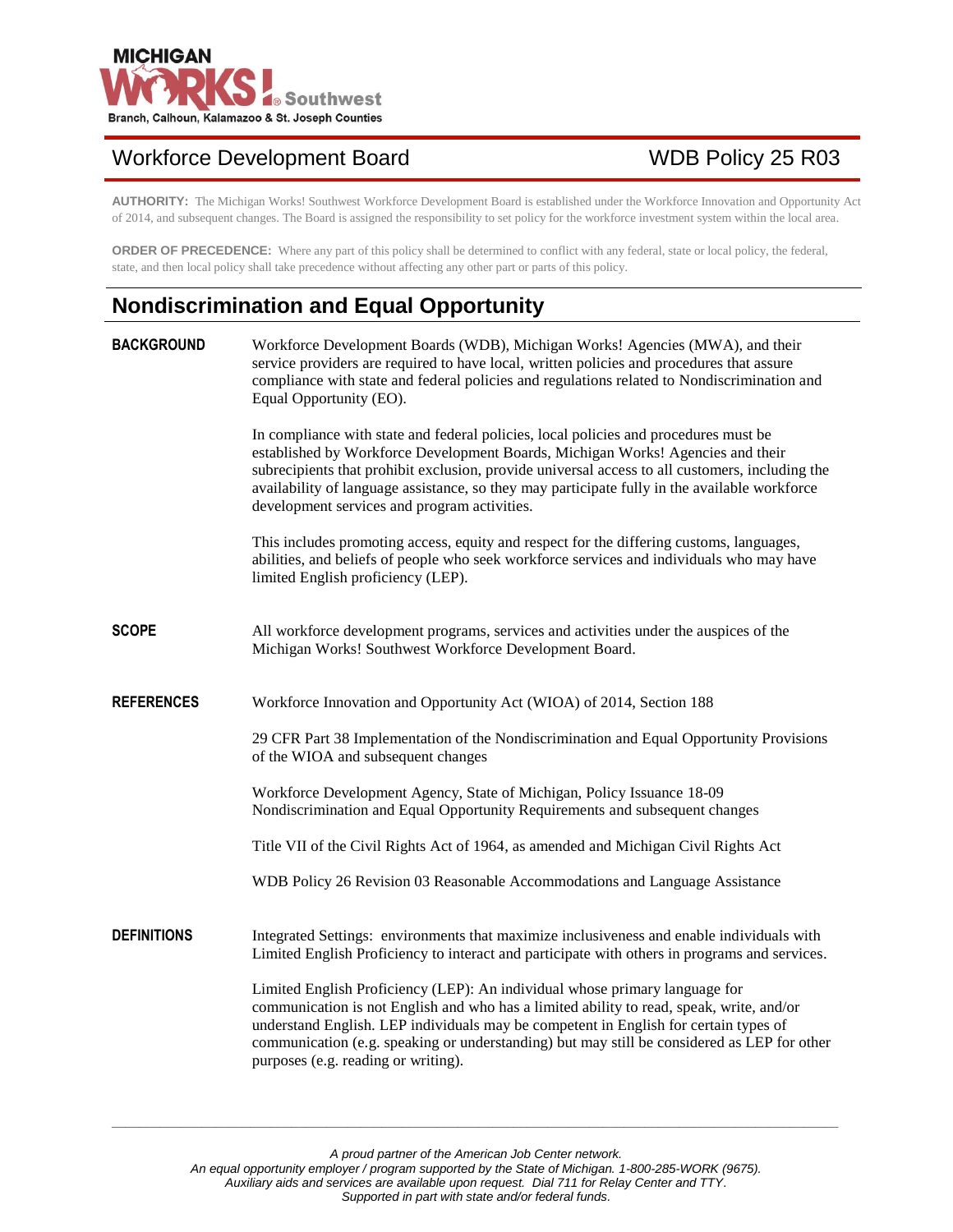### **POLICY** I. Principles of Nondiscrimination and Equal Opportunity

- A. The Michigan Works! Southwest Workforce Development Board (WDB), the Michigan Works! Agency (MWA) and its subrecipients, as recipients of state and federal funds, shall provide equal opportunity and shall not discriminate against any individual in the United States on the basis of race, color, religion, sex (including but not limited to, pregnancy, childbirth, and related medical conditions, sex stereotyping, transgender status, and gender identity), national origin (including limited English proficiency [LEP]), age, disability, or political affiliation or belief, or, for beneficiaries, applicants, and participants only, on the basis of citizenship or participation in any WIOA Title I financially assisted program or activity, be excluded from participation in, denied the benefits of, subjected to discrimination under, or denied employment in the administration of or in connection with any WIOA Title I financially assisted program or activity. [29 CFR Part 38.5]
- B. Principles of nondiscrimination and equal opportunity shall apply to all entities ("recipients") receiving financial assistance under Title I of the WIOA, One Stop partners, programs, and activities that are part of the One Stop delivery system, and the employment practices of recipients and/or One Stop partners in connection with programs and activities that are being conducted as part of the WIOA Title I or the One Stop delivery system. This includes, but is not limited to, agencies and programs listed in 29 CFR Part 38.2; and includes, but is not limited to, activities such as hiring, promotion, employment practices, program eligibility, training, placement, procurement decisions and the composition of committees, boards, or advisory groups formed to carry out workforce development initiatives.
- C. The Michigan Works! Southwest Agency (MWA) shall designate an individual to serve as the MWA Equal Opportunity Officer to coordinate management of the MWA's nondiscrimination and equal opportunity responsibilities and to serve as a technical resource.

The EO Officer and contact information for Michigan Works! Southwest is identified to be Jakki Bungart-Bibb, 222 S. Westnedge Ave, Kalamazoo, Michigan 49007. Telephone 269-385-0457 or 711 for Relay Center and TTY.

- II. Nondiscrimination and Equal Opportunity Policies
	- A. To meet nondiscrimination and equal opportunity responsibilities, the Michigan Works! Southwest Agency and its subrecipients shall establish policies and procedures to ensure that the following is achieved and in compliance with WIOA Section 188 and with 29 CFR Part 38:
		- 1. provide initial and on-going notice of compliance with state and federal nondiscrimination and equal opportunity policies and regulations;
		- 2. comply with requirements for posting nondiscrimination and equal opportunity notices;
		- 3. include nondiscrimination and equal opportunity policy statements on program documents and materials distributed to the public;
			- a. indicate that programs and activities are an "equal opportunity employer/program" and that "auxiliary aids and services are available upon request" in all materials that are ordinarily distributed or communicated in written and/or oral form, electronically and/or on paper, to staff, clients, or to the public at large;
			- b. prominently provide the telephone number of the text telephone or equally effective telecommunications system, such as a relay service, videophone, or captioned telephone used by the recipient. e.g. "Dial 711 for Relay Center

*\_\_\_\_\_\_\_\_\_\_\_\_\_\_\_\_\_\_\_\_\_\_\_\_\_\_\_\_\_\_\_\_\_\_\_\_\_\_\_\_\_\_\_\_\_\_\_\_\_\_\_\_\_\_\_\_\_\_\_\_\_\_\_\_\_\_\_\_\_\_\_\_\_\_\_\_\_\_\_\_\_\_\_\_\_\_\_\_\_\_\_\_\_\_\_\_\_\_\_\_\_\_\_\_\_*

*An equal opportunity employer / program supported by the State of Michigan. 1-800-285-WORK (9675).*

*Auxiliary aids and services are available upon request. Dial 711 for Relay Center and TTY.*

*A proud partner of the American Job Center network.*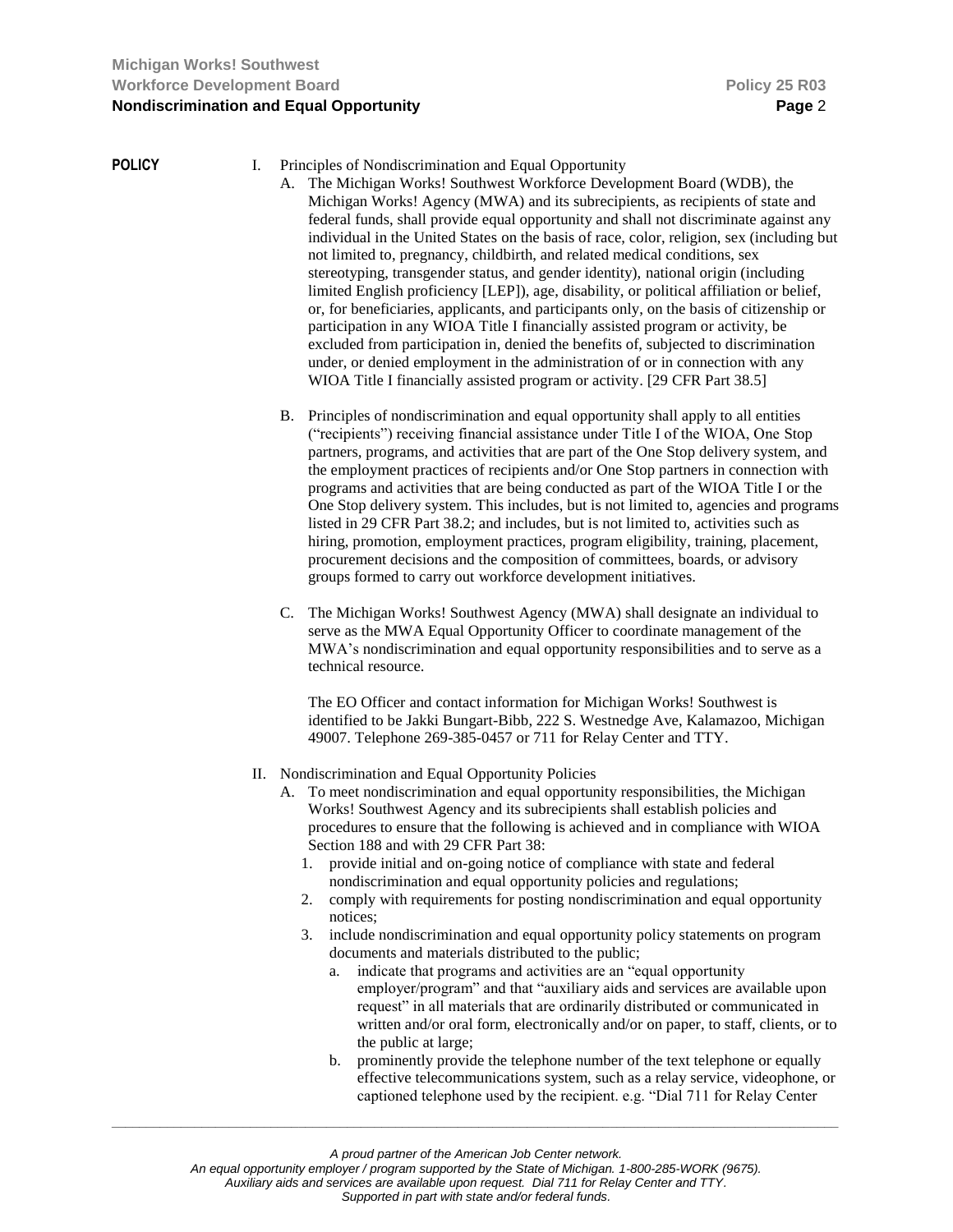and TTY" where such materials indicate that the recipient may be reached by voice telephone;

- c. ensure that each orientation with new participants, new employees, and/or the general public include the discussion of rights and responsibilities under the nondiscrimination and equal opportunity provision of the WIOA, including the right to file complaints of discrimination and retaliation;
- d. ensure that every participant and employee receive the Equal Opportunity Notice and Grievance and Complaint procedures and that each sign an acknowledgement of receipt which is kept in their files;
- 4. ensure that communications with individuals with Limited English Proficiency (LEP) are as effective as communications with others;
- 5. ensure that communications with individuals with disabilities are as effective as communications with others;
- 6. operate workforce programs, services and activities in a manner that is both programmatically and physically accessible for individuals with disabilities;
- 7. collect data, maintain records, and provide information and reports as needed to determine compliance with the nondiscrimination and equal opportunity requirements of workforce development programs;
- 8. comply with all notification, complaint handling and file documentation requirements established by the state and follow the state's uniform procedures for handling discrimination complaints;
- 9. develop and publish local procedures for processing complaints under 29 CFR Part 38 and the WIOA Section 188;
- 10. participate in periodic compliance, performance and specialized reviews to assure the maintenance and effectiveness of local nondiscriminatory and equal opportunity systems and practices including procedures for implementing corrective and remedial action for non-compliance.
- 11. Participate in specialized Equal Opportunity training.
- III. Assurance of Nondiscrimination and Equal Opportunity in Contracts
	- A. All contracts and other funding instruments awarding funds through Michigan Works! Southwest shall contain an assurance of nondiscrimination and equal opportunity in the provision of services, activities, employment practices, and in all terms, conditions and privileges of employment to ensure compliance with Section 188 of the WIOA and 29 CFR Part 38.
		- 1. This requirement includes contracts/agreements established for On-the-Job Training (OJT), Work Experience (WE) and other Wage Reimbursement positions.
		- 2. This requirement includes Memorandums of Understanding (MOUs).
	- B. Service levels shall be representative of the demographic characteristics and the geographic distribution of the eligible population within the Michigan Works! Southwest area or general population census data, whichever is most reflective of the population being served.
	- C. For applicable workforce development programs, the MWA shall track and review service levels for characteristics to include, but not limited to:
		- 1. Sex;
		- 2. Race/Ethnicity;
		- 3. Individuals with Limited English Proficiency (LEP);
		- 4. Preferred language;
		- 5. Age; and
		- 6. Disability status.
	- D. To address variances in service levels, service providers may be asked to provide affirmative outreach plans to the Michigan Works! Southwest's EO Officer.

*\_\_\_\_\_\_\_\_\_\_\_\_\_\_\_\_\_\_\_\_\_\_\_\_\_\_\_\_\_\_\_\_\_\_\_\_\_\_\_\_\_\_\_\_\_\_\_\_\_\_\_\_\_\_\_\_\_\_\_\_\_\_\_\_\_\_\_\_\_\_\_\_\_\_\_\_\_\_\_\_\_\_\_\_\_\_\_\_\_\_\_\_\_\_\_\_\_\_\_\_\_\_\_\_\_*

*An equal opportunity employer / program supported by the State of Michigan. 1-800-285-WORK (9675).*

*Auxiliary aids and services are available upon request. Dial 711 for Relay Center and TTY.*

*A proud partner of the American Job Center network.*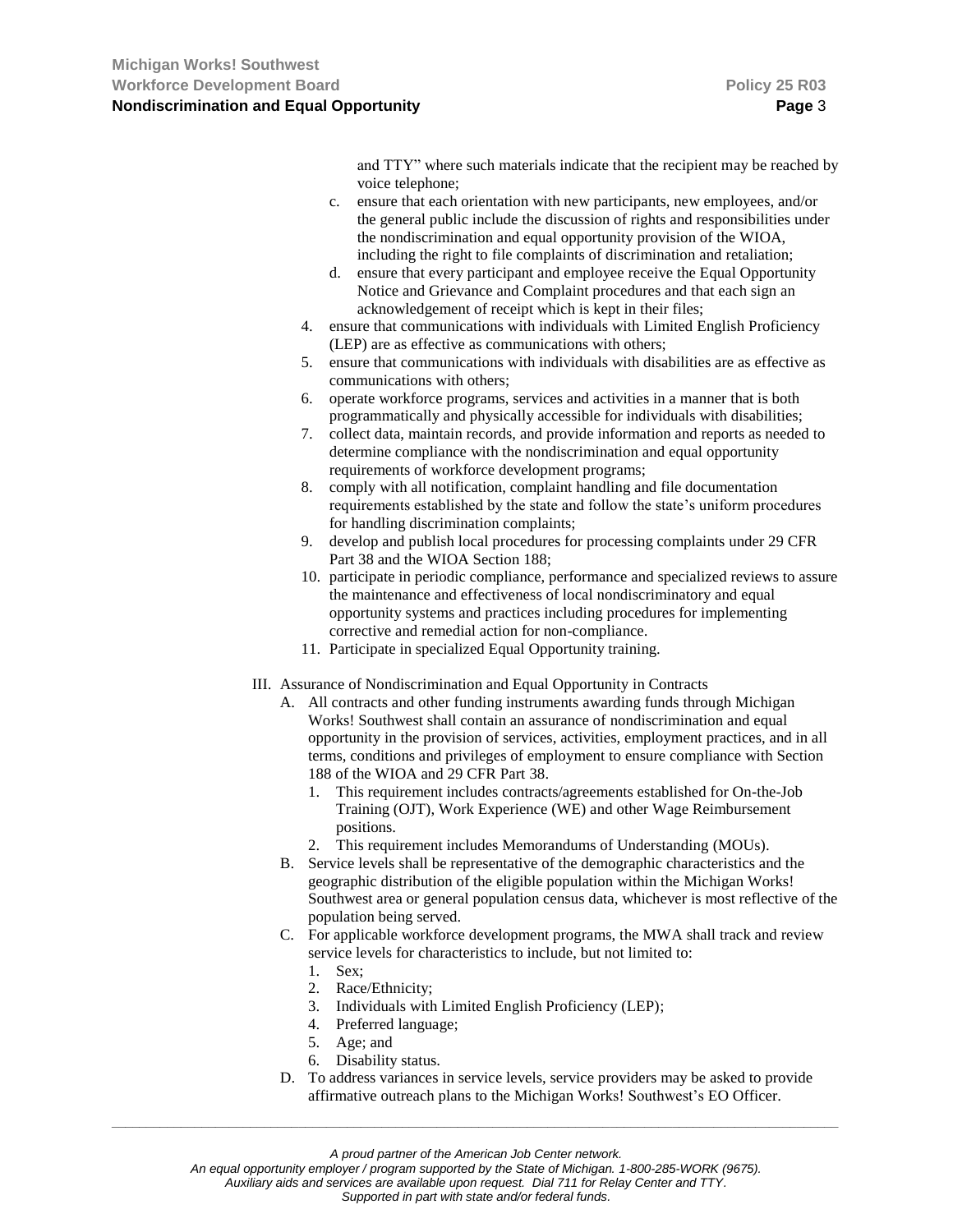- IV. Limited English Proficiency and/or Requests for Language Assistance in Service Delivery and Operations.
	- A. The Michigan Works! Southwest Agency and its subrecipients shall administer programs and services in integrated settings.
		- 1. Separate programs for individuals with Limited English Proficiency (LEP) are permitted, where necessary, to ensure that the training, benefits and services provided to qualified individuals in need of language assistance are as effective as those provided to others.
		- 2. Separate programs cannot be used to restrict the participation of persons with LEP in general integrated programs.
		- 3. Individuals with LEP shall retain the right to participate in other available training if they elect to, and if they meet the selection criteria established for program participation.
		- 4. Where separate programming is offered, written documentation outlining the rationale used for establishing each separate program, activity or service shall be provided to the Michigan Works! Southwest's Equal Opportunity (EO) Officer for prior approval. All related documentation shall be retained on file by the EO Officer.
	- B. All eligible persons who apply for programs, services or employment funded under sources from the Workforce Development Agency, State of Michigan and its successor organizations, shall be afforded accurate language assistance services, whether oral interpretation or written translation, in a timely manner and free of charge.
		- 1. Language assistance will be considered timely when it is provided at a place and time that ensures equal access and avoids the delay or denial of any aid, benefit, service, or training at issue.
		- 2. The Michigan Works! Southwest Agency and its subrecipients shall take reasonable steps to ensure meaningful access to each LEP individual served or encountered so that the individuals are effectively informed about and/or able to participate in the program or activity.
			- a. Reasonable steps generally include, but are not limited to:
				- i. An assessment of a LEP individual to determine language assistance needs;
				- ii. Providing oral interpretation or written translation of both hard copy and electronic materials, in the appropriate non-English languages, to LEP individuals; and
				- iii. Outreach to LEP communities to improve service delivery in needed languages.
			- b. Reasonable steps to provide meaningful access to training programs may include, but are not limited to, providing:
				- i. Written training materials in appropriate non-English languages by written translation or by oral interpretation or summarization; and
				- ii. Oral training content in appropriate non-English languages through inperson interpretation or telephone interpretation.
			- c. Language assistance services shall comply with 29 CFR Part 38.9 (Discrimination prohibited based on national origin, including limited English proficiency).
			- d. Vital Information For languages spoken by a significant number or portion of the population eligible to be served, or likely to be encountered, the Michigan Works! Southwest Agency and its subrecipients must translate vital information in written materials into these languages and make them readily available. Examples include, but are not limited to: applications,

*\_\_\_\_\_\_\_\_\_\_\_\_\_\_\_\_\_\_\_\_\_\_\_\_\_\_\_\_\_\_\_\_\_\_\_\_\_\_\_\_\_\_\_\_\_\_\_\_\_\_\_\_\_\_\_\_\_\_\_\_\_\_\_\_\_\_\_\_\_\_\_\_\_\_\_\_\_\_\_\_\_\_\_\_\_\_\_\_\_\_\_\_\_\_\_\_\_\_\_\_\_\_\_\_\_*

*An equal opportunity employer / program supported by the State of Michigan. 1-800-285-WORK (9675).*

*Auxiliary aids and services are available upon request. Dial 711 for Relay Center and TTY.*

*A proud partner of the American Job Center network.*